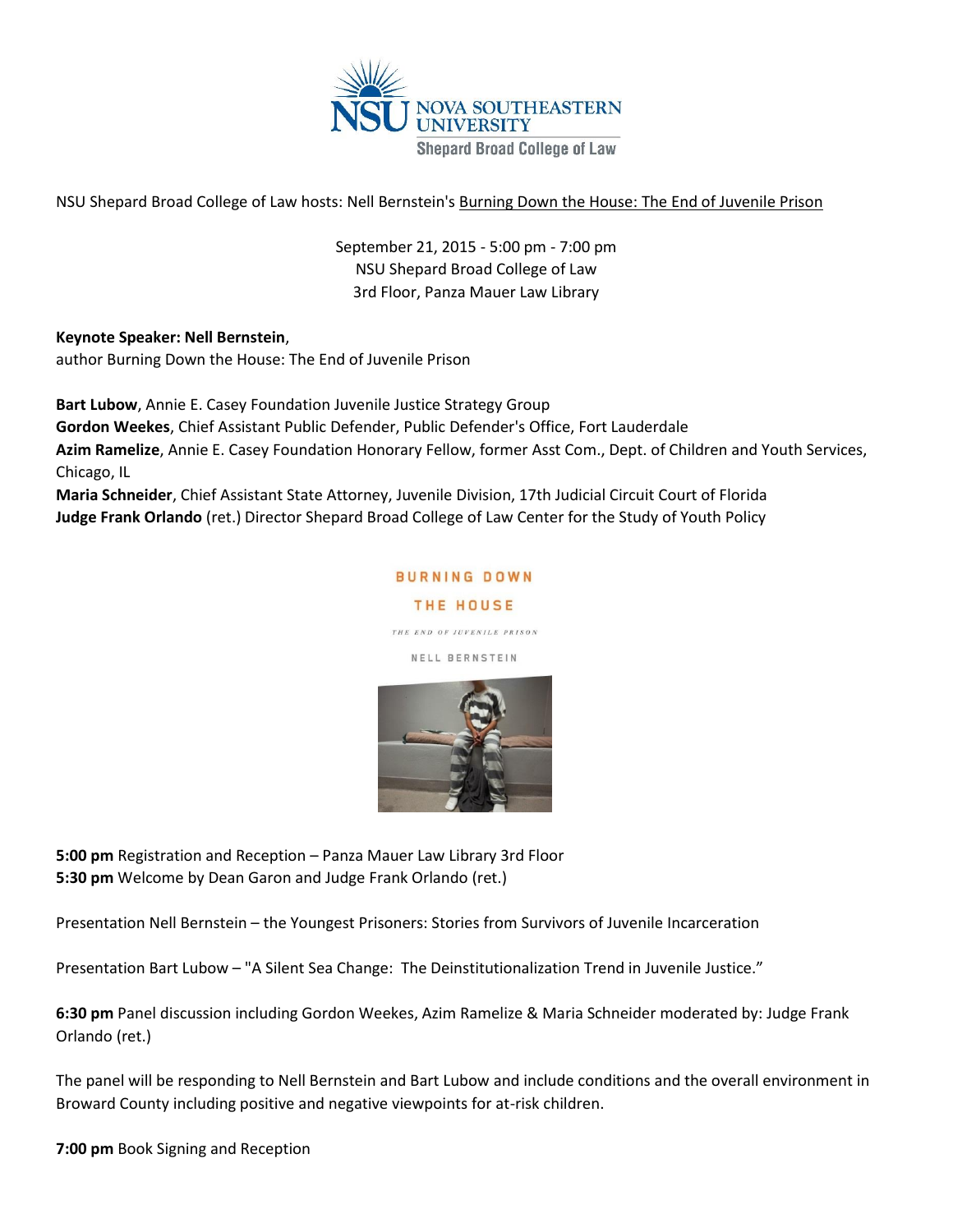

Nell Bernstein is the author of *Burning Down the House: The End of Juvenile Prison* and *All Alone in the World: Children of the Incarcerated*, both published by The New Press. *All Alone in the World* was selected as a pick of the week by *Newsweek*, a best book of the year by the *San Francisco Chronicle*, and a top ten book of the year by the *Online Review of Books*, and has been adopted into the curricula of universities across the country. *Burning Down the House* won the Silver Gavel Award from the American Bar Association, and was named one the Best Big Ideas of 2014 by The Daily Beast, a Best Book of 2014 by *Publishers Weekly*, and "What to Read" by *Glamour* Magazine.

Ms. Bernstein has spoken across the country about the impact of incarceration on young people and families; written for multiple national publications; and made numerous radio and television appearances, including Fresh Air, The Tavis Smiley Show, The Diane Rehm Show, and MSNBC. She has been named a Soros Justice Fellow and received a White House Champion of Change award for her advocacy on behalf of children of incarcerated parents. She spent ten years as coordinator of the San Francisco Children of Incarcerated Parents Partnership, where she pioneered a Bill of Rights for Children of Incarcerated Parents that has been replicated nationally and internationally.



Bart Lubow began his career in criminal justice in 1974 at the New York City Legal Aid Society's Criminal Defense Division. As Director of Special Defender Services, he pioneered the development of social work interventions to enhance representation in criminal cases. In 1984, Mr. Lubow was named Director of Alternatives to Incarceration for New York State. In this capacity, he was responsible for a major expansion of pretrial service programs in county courts. Mr. Lubow joined the Annie E. Casey Foundation in 1992, where he has designed and managed the Juvenile Detention Alternatives Initiative (JDAI), the nation's most widely replicated juvenile justice reform project. In 2014, he retired as the Director of the Juvenile Justice Strategy Group at the Casey Foundation and now serves as a senior consultant to its juvenile justice reform work. Mr. Lubow did his undergraduate and graduate work at Cornell University. He serves on a number of local and national boards and has published multiple articles on justice system reform.

Bart Lubow holds a BS in Industrial and Labor Relations and graduate work in Neurobiology and Behavior from Cornell University.

## For Complete Biographies of speakers and panelists please visit:

*PowerPoint presentations will be uploaded to this site ASAP following the Event.*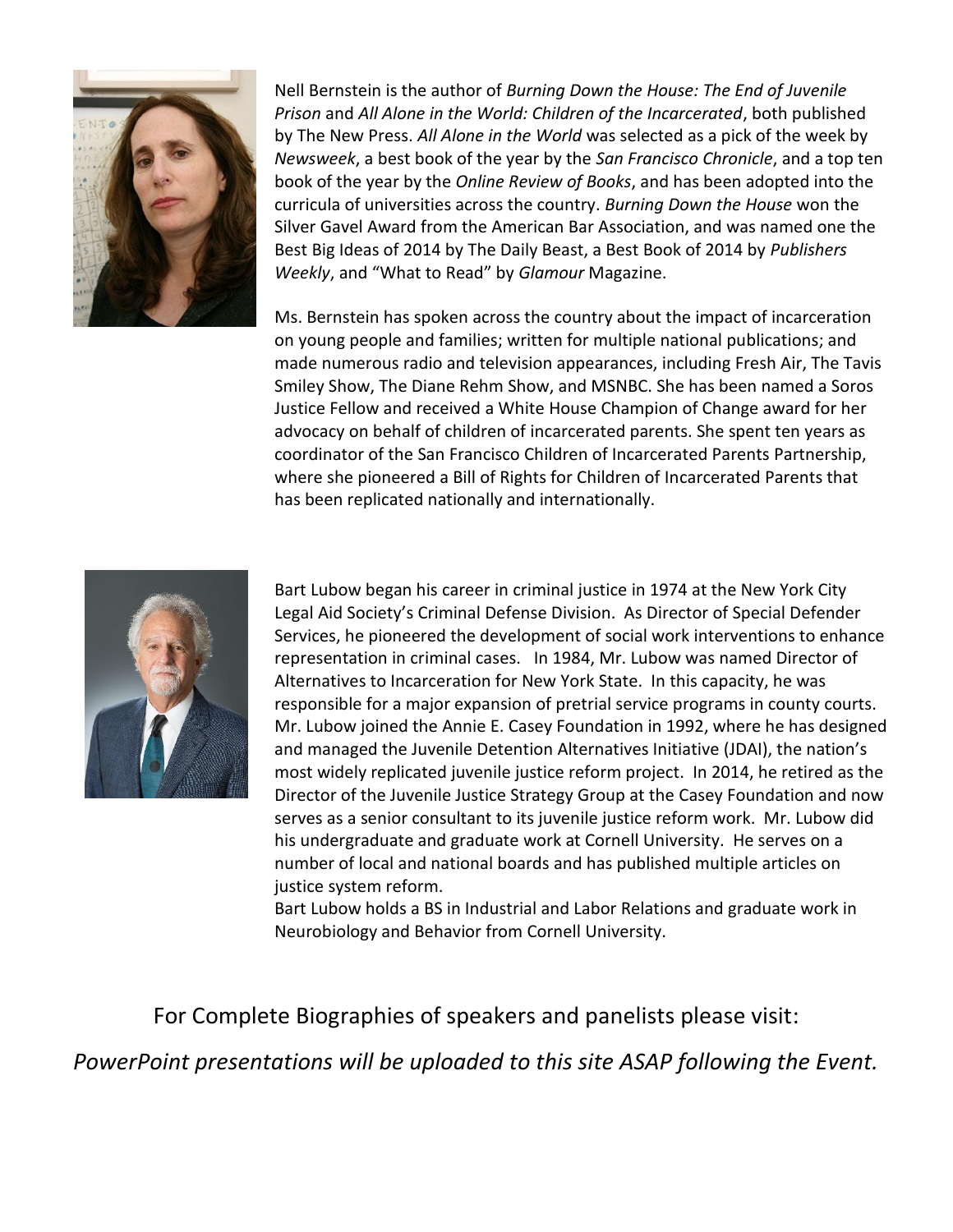

For over twenty years, Gordon H. Weekes Jr. has dedicated his life to public service and the pursuit of justice as a criminal defense attorney. In 1994, he earned a Bachelor of Science degree in Air Traffic Control from Florida Memorial University – South Florida's only historically black college. Mr. Weekes went on to earning his Juris Doctorate in 1997 from Nova Southeastern University School of Law. He then began his career as an Assistant Public Defender in the 17<sup>th</sup> Judicial Circuit of Broward County where he represented the poor, the mentally ill and children accused of crimes ranging from misdemeanors offenses to murder. For a brief period, Mr. Weekes practiced law in the private sector where he was a founding partner of the Law Firm of Gelin and Weekes. The firm specialized in employment, criminal, family law and complex civil litigation. Mr. Weekes returned to public service at the Public Defender's Office and under the leadership of "Help Me" Howard Finkelstein, and became the first Assistant Public Defender to specialize in representing children charged as adults. Shortly thereafter, Mr. Weekes was asked to head the Juvenile Division and becoming Chief Assistant Public Defender that was responsible for managing the office. Mr. Weekes has been instrumental in addressing abusive practices within privatized juvenile prisons, mental health facilities and foster care group homes throughout the State of Florida and has been recognized as an expert on conditions of confinement, the impact of prison privatization and the schoolhouse to jail-house pipe.

In addition to his work with children, Mr. Weekes has worked to address police misconduct and has become an advocate to reduce excessive use of force and civil rights violation. Mr. Weekes championed an effort to curtail reality television shows like the Police Women of Broward County and COPs that sought to exploit the poor and mentally ill for television ratings. He has also been instrumental in uncovering and attempting to rectify misconduct within the Broward County Crime Lab that could potentially affect thousands of individuals.

Mr. Weekes currently chairs the Conditions of Confinement Committee for the Florida Public Defender Association and the Juvenile Disproportionate Minority Contact & Zero Tolerance Committee for the Department of Juvenile Justice. He also serves on the Broward County School District's CHANGE / Prison Pipeline Committee which spearheaded a nationally recognized effort that substantially reduced the number of children arrested, expelled or suspended from school. In addition he also serves on the Department of Juvenile Justice Community Advisory Board, Juvenile Assessment Center Advisory Board, and Broward Regional Detention Center Board.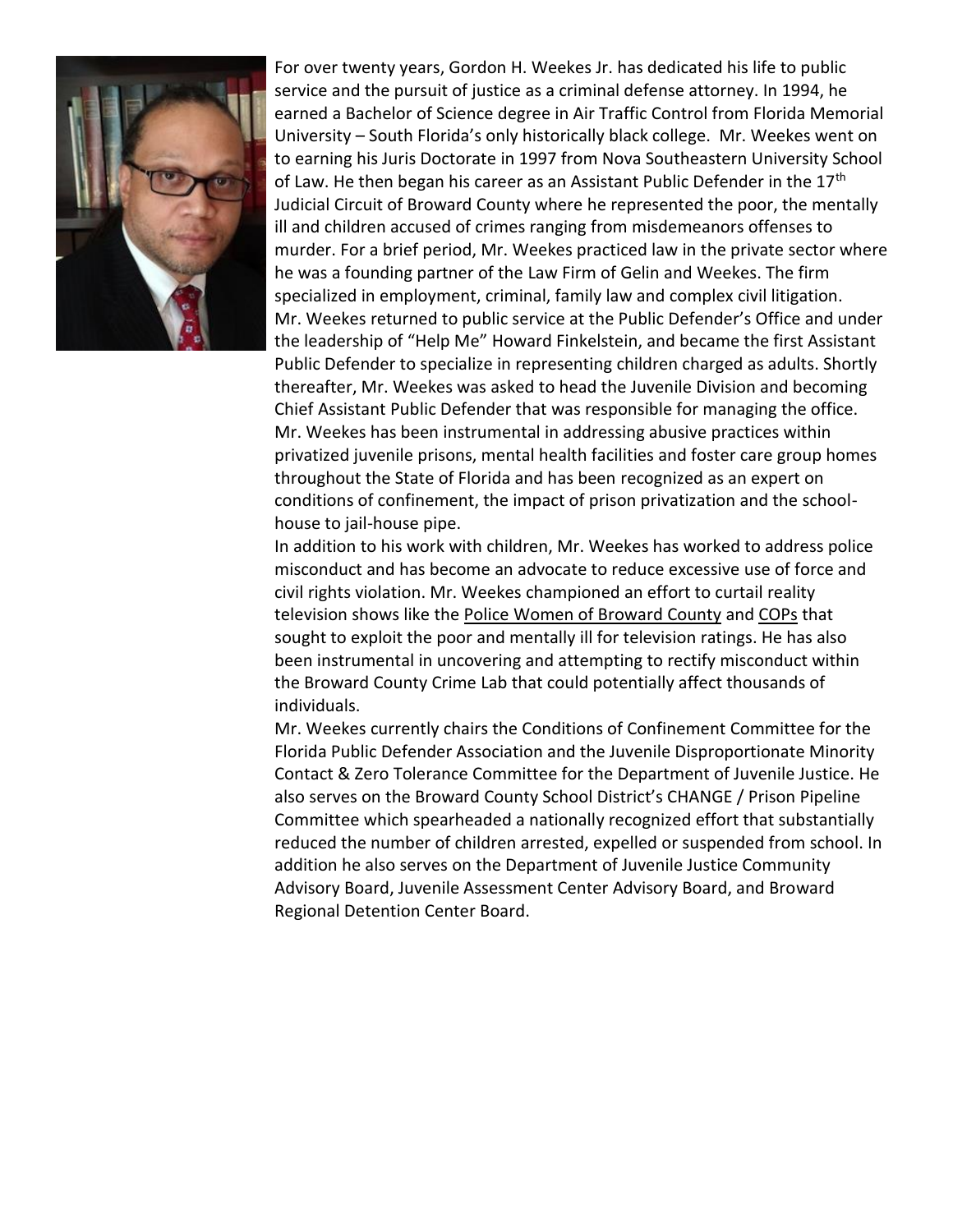

Maria M. Schneider is the Assistant State Attorney in Charge of the Juvenile Division for the Office of the State Attorney for the 17<sup>th</sup> Judicial Circuit of Florida and has been an assistant state attorney since 1993. Prior to that Ms. Schneider was employed as an Assistant Public Defender at the Broward Public Defender's Office from 1986 to 1993. Ms. Schneider is actively involved in a number of organizations that advocate for the wellbeing of children such as the Children's Services Council of Broward County, the Circuit Advisory Board for the 17<sup>th</sup> Judicial Circuit, the Elimination of the School-house to Jail-house Pipeline Committee, and Partners in Education, a non-profit organization that helps forge partnerships between businesses and public schools to improve the educational experience. She is also a past member of the Florida Bar Juvenile Rules Committee. Ms. Schneider is also participates in the Diversion Coalition, a group of community stakeholder who provide services to delinquent youth so they have the opportunity to avoid having cases processed through the formal delinquency system. She also spearheads quarterly expunction workshops to help the youth prepare the documents necessary to expunge their juvenile justice records. In addition, Ms. Schneider teaches as an adjunct professor of criminal justice at Florida Atlantic University, Nova Southeastern University, and teaches trial advocacy at the Sheppard Broad Law Center at Nova Southeastern University. Ms. Schneider has also lectured for the Florida Department of Juvenile Justice, the Florida Prosecuting Attorney's Association, the Florida Association of School Resource Officers, the Office of the Attorney General and the National District Attorney's Association and has participated in training programs run by the National Institute for Trial Advocacy in the United States and abroad.



Azim Ramelize has a great deal of personal empathy for the young people he sees in the juvenile justice system. Growing up in New York City, as a member of a street gang he was shot in the back.

In 1981, Azim received his Associate of Arts degree, and went on in 1983 to receive his Bachelor of Science degree from Cornell University in Industrial & Labor Relations, and his J.D. from Loyola University School of Law in Chicago in 1991.

Azim Ramelize, most recently worked as an Assistant Commissioner with the Chicago Department of Family & Support Services where he oversaw programs involving juveniles. Azim also worked as an Assistant/General Counsel with the Florida Department of Juvenile Justice (DJJ), a Prosecutor, a Public Defender, and an attorney with the Department of Children and Family Services. Currently, he is self-employed as a consultant. He has lectured nationally and internationally on best practices in child welfare and have given testimony before the United States Congress and Illinois Legislators on juvenile justice and child welfare issues.

He began mentoring youth himself fifteen years ago, believing that mentoring is a critical way to make a difference in kids' lives. "You never get anywhere by yourself in this world," said Azim. The first rule of mentoring, he says, is, "do no harm." Azim have received numerous awards for his work on behalf of children and families. He was named as "One of the 50 Most Fascinating Alumni from Cornell University." In 2010, he received the Outstanding Mentor Award from Lawyer lend A Hand Foundation, and was awarded The Amika Award from Loyola University School of Law for his work in public service.